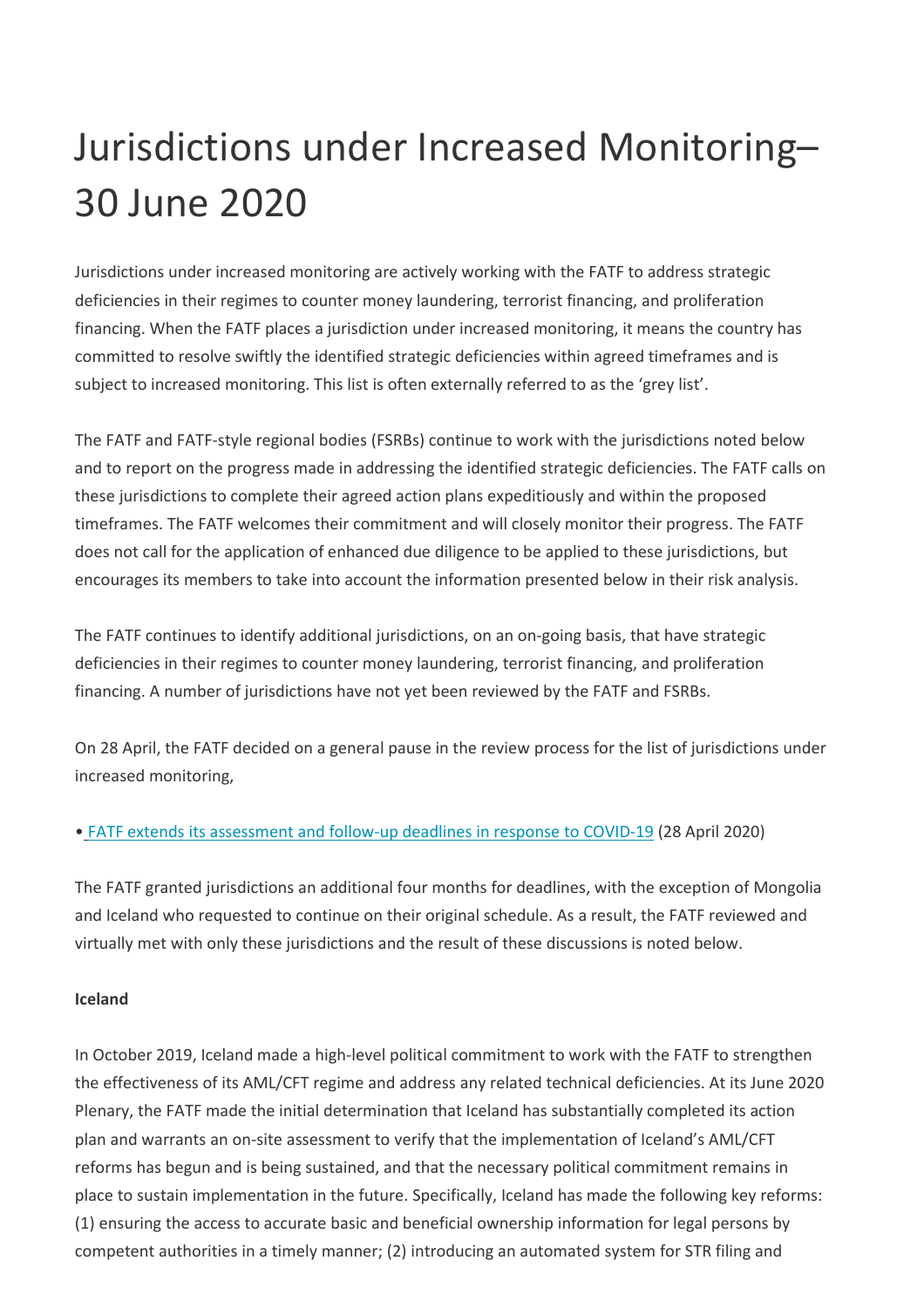enhancing the FIU's capacity in its strategic and operational analysis; (3) ensuring implementation of TFS requirements among FIs and DNFBPs

through effective supervision; and (4) enabling effective oversight and monitoring of NPOs with adequate resources and in line with the identified TF risks. The FATF will continue to monitor the COVID-19 situation and conduct an on-site visit at the earliest possible date.

## **Mongolia**

In October 2019, Mongolia made a high-level political commitment to work with the FATF and APG to strengthen the effectiveness of its AML/CFT regime and address any related technical deficiencies. At its June 2020 Plenary, the FATF made the initial determination that Mongolia has substantially completed its action plan and warrants an on-site assessment to verify that the implementation of Mongolia's AML/CFT reforms has begun and is being sustained, and that the necessary political commitment remains in place to sustain implementation in the future. Specifically, Mongolia has made the following key reforms: (1) improving sectoral ML/TF risk understanding by DNFBP supervisors, applying a risk-based approach to supervision and applying proportionate and dissuasive sanctions for breaches of AML/CFT obligations; (2) demonstrating increased investigations and prosecutions of different types of ML activity in line with identified risks; (3) demonstrating further seizure and confiscation of falsely/non-declared currency and applying effective, proportionate and dissuasive sanctions; (4) demonstrating cooperation and coordination between authorities to prevent sanctions evasion; and (5) monitoring compliance by FIs and DNFBPs with their PF-related TFS obligations, including the application of proportionate and dissuasive sanctions. The FATF will continue to monitor the COVID-19 situation and conduct an on-site visit at the earliest possible date.

The statement on Jurisdictions under Increased Monitoring, adopted in February 2020 remains in effect for the remaining jurisdictions identified at that time:

Albania The Bahamas Barbados Botswana Cambodia Ghana Jamaica **Mauritius Myanmar Nicaragua** Pakistan Panama Syria Uganda